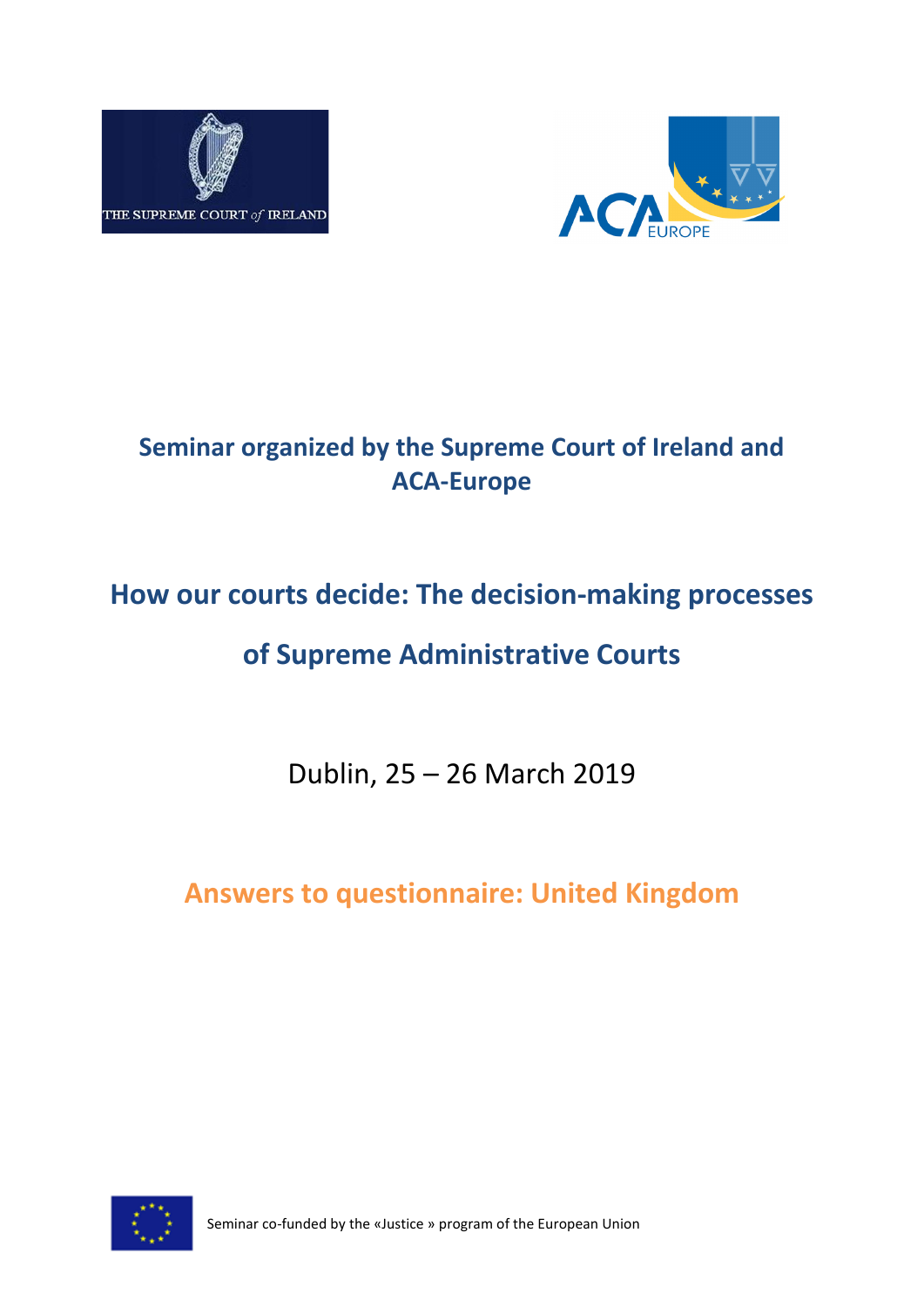## **UK Supreme Court Response to ACA Seminar Questionnaire – "How our Courts Decide: the Decision-Making Processes of Supreme Administrative Courts", Dublin, 25-26 March 2019**

#### **Section A:**

A1. Supreme Court of the United Kingdom.

A2. The UK Supreme Court is the final court of appeal for the separate jurisdictions of (i) England & Wales, (ii) Scotland and (iii) Northern Ireland. The UK Supreme Court is the final court of appeal for all UK civil cases, criminal cases from England, Wales and Northern Ireland, and devolution and compatibility issues from Scotland, Wales and Northern Ireland.

A3. The UK Supreme Court is based in Parliament Square, Westminster, London. In 2017, the court sat for a week in Edinburgh, in 2018 for week in Belfast and this year plans to sit for a week in Cardiff.

A4. The website link is as follows: [https://www.supremecourt.uk/.](https://www.supremecourt.uk/)

#### **Section B:**

A5(a). The UK Supreme Court is a court of final appeal. Usually, it sits as a second-tier appeal court (following proceedings in a first instance court like the County Court, Crown Court or High Court, followed by a first-tier appeal in the Court of Appeal or, in Scotland, the Court of Session). Many appeals also originate from the specialist tribunal system in the UK, in which cases appeals tend to be third-tier appeals by the time they reach the UK Supreme Court (e.g. in employment, tax, social security and most immigration/asylum matters). Exceptionally, there is a leap-frog procedure from a court of first instance (which will hand down an initial judgment) straight to the UK Supreme Court. There is also a procedure for referring Bills passed by the devolved legislatures in Scotland, Wales and Northern Ireland direct to the Supreme Court for abstract review of whether they are within legislative competence before they receive Royal Assent.

A5(b). The UK Supreme Court has jurisdiction in all areas of law. The UK does not have a separate Supreme Administrative Court/Council of State. The usual test for permission to appeal to the UK Supreme Court is whether the appeal raises "*an arguable point of law of general public importance which ought to be considered by the Supreme Court at that time*" (UK Supreme Court Practice Direction 3, rule 3.3.3). In practice, a high proportion of cases are public law in some shape or form – administrative law, tax, human rights or constitutional law – but the court also deals with contract, tort, property, family and criminal law.

A5(c). See A2 and  $A(5)(a)$  above.

## **Section C:**

A6. There are 12 full time Justices of the Supreme Court. There is also a supplementary panel consisting of retired Justices and holders of high judicial office in each part of the UK.

A7. In the financial year 2017/18, the UK Supreme Court received 228 permission to appeal applications. These are usually dealt with on the papers and, if permission is granted (i.e. the filter stage is passed), they go to an oral final hearing. A small number of permission applications is dealt with orally, typically if they raise the possibility of a reference to the Court of Justice of the European Union or are exceptionally sensitive, such as in the recent assisted suicide appeal of *Conway*.

A8. In the financial year 2017/18, the UK Supreme Court disposed of 199 permission to appeal applications and heard 85 final appeals.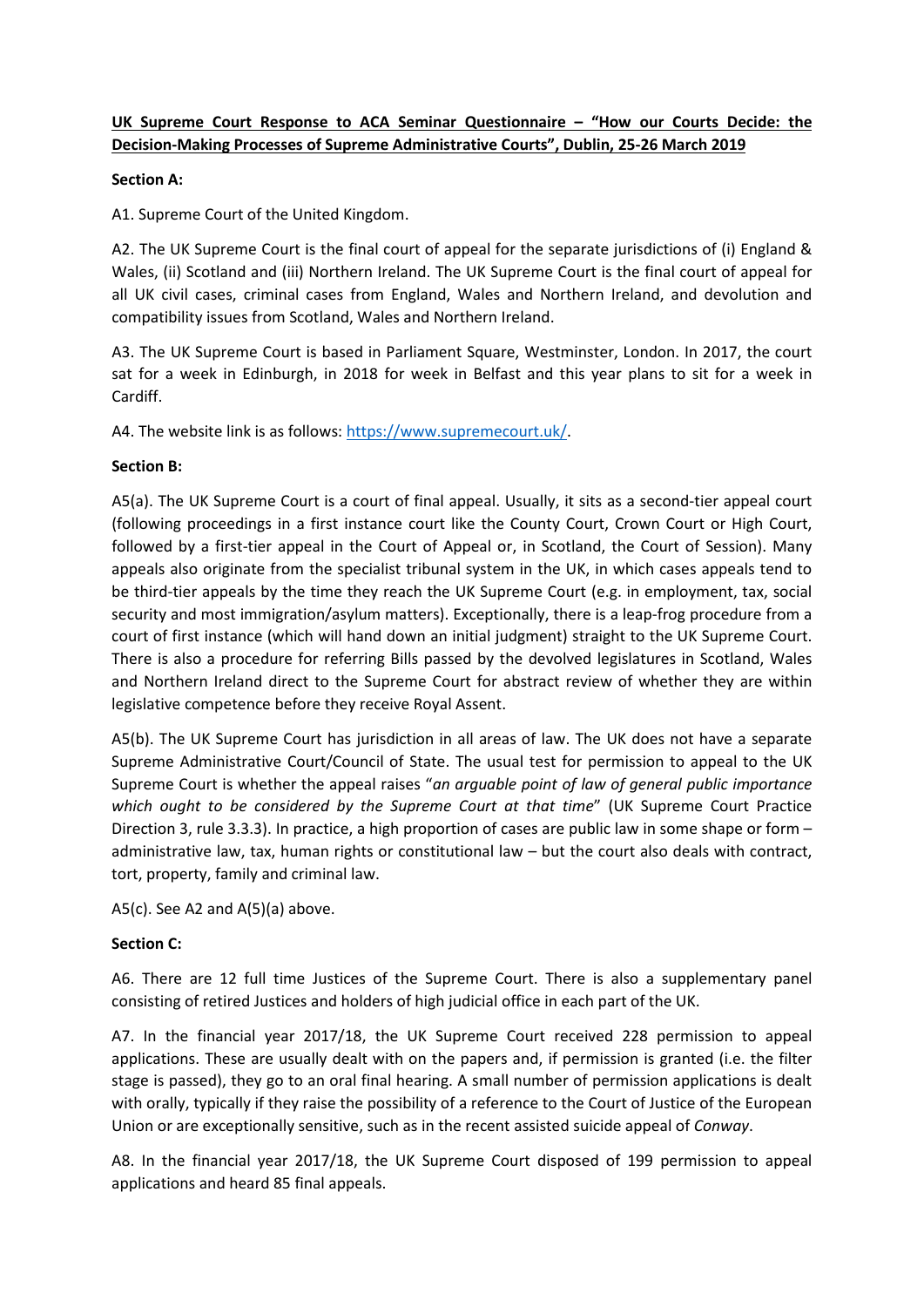\*\*Note that the Justices of the UK Supreme Court also all sit as judges of the Judicial Committee of the Privy Council, which is the court of final appeal for a number of Commonwealth jurisdictions, particularly from the Caribbean, and British Overseas Territories and Crown Dependencies. This forms a substantial part of the workload of the Justices and support staff (including judicial assistants). The approximate division of work is 65% Supreme Court: 35% Privy Council work.

## **Section D:**

A9. No, the UK Supreme Court does not have chambers or divisions. A separate panel is constituted for each case. Panels typically include some Justices with expertise in the relevant area and others who do not. There are some areas, including most public law, in which all the Justices have relevant expertise.

A10(a)-(f). Not applicable. There is no chamber system or formal system of specialisation within the court.

A10(g). Most UK Supreme Court appeals have a panel of 5 Justices, but the court sits in panels of 7, if it may be asked to depart from previous Supreme Court authority, and, exceptionally, 9 or even 11 justices, in cases considered to be of particular public importance. Panels must have an uneven number.

A10(h). As stated above, occasionally, the UK Supreme Court sits in enlarged panels. The panel granting permission to appeal may recommend this but the final decision lies with the President and Deputy President. The published criteria are: (i) if the Court is being asked to depart, or may decide to depart from a previous decision of the House of Lords or UK Supreme Court; (ii) a case of high constitutional importance; (iii) a case of great public importance; (iv) a case where a conflict between decisions in the House of Lords, Judicial Committee of the Privy Council and/or the UK Supreme Court has to be reconciled; and  $(v)$  a case raising an important point in relation to the ECHR.

## A10(i). No.

A10(j). The panel hearing an appeal is usually presided over by the President or Deputy President, but if they are not sitting, by the most senior (by year of appointment) Justice on the panel. The Presider presides over the (short) pre-court discussion, over the hearing in court, and over the (longer) post-hearing deliberations and decides who is to write the leading judgment. The presider and two other members of the panel are normally asked to give any procedural directions which may be necessary before the hearing (e.g. giving permission for interventions). The court does not have a *juge rapporteur* system. The Presider will also try to keep track of progress in producing the final judgment or judgments. The President, Deputy President and two most senior Justices preside over permission to appeal panels and complete the paperwork involved.

A10(k). The President and the Deputy President of the UK Supreme Court decide upon the panels to hear appeals. The dates for appeal hearings are usually agreed with the parties by the listing officer and draft panels for each hearing prepared by the Registrar. These are then submitted to the President and Deputy President for approval. The Registrar also prepares a draft allocation of permission to appeal applications which is then submitted to the President and Deputy President for approval.

A11. No, there is no advocate general system in the UK Supreme Court or any lower UK courts.

## **Section E:**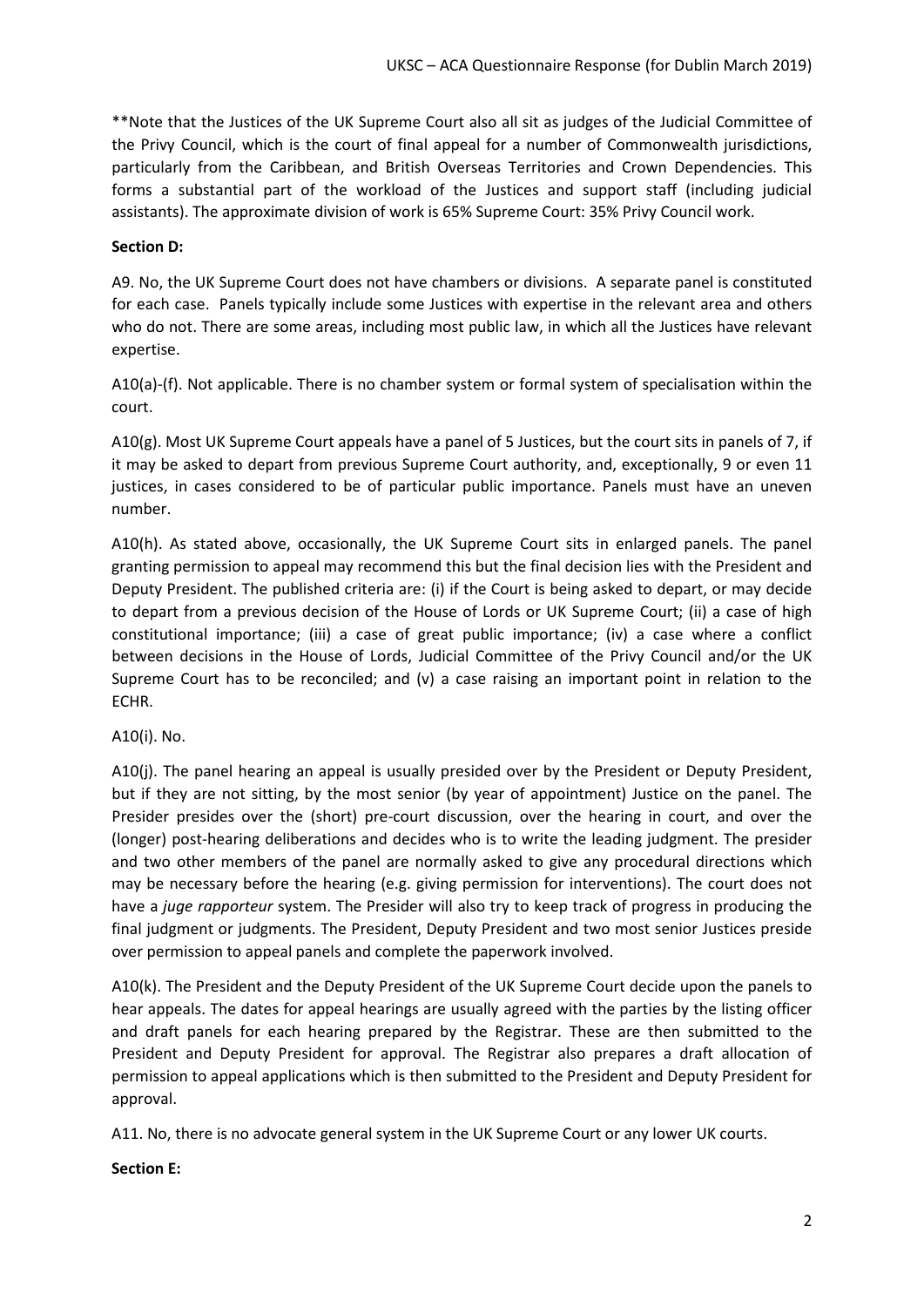A12. The UK Supreme Court is a small institution, with approximately 45 permanent staff across all areas of operation and an additional 45 additional staff employed on a service contract basis. Within the court, research assistance is provided mainly by the 8 judicial assistants ("JAs") to the justices. These JAs are all qualified barristers or solicitors and, with one exception, serve one-year fixed terms. Research assistance is usually done on direct request from the JA's assigned justice(s) or, at times, other justices sitting on appeals to which particular JAs have been assigned. However, the justices do a lot of independent research and the onus is on the parties' counsel to provide all relevant materials. Further, the justices benefit from administrative assistance by the secretarial, registry and other staff.

A13. Apart from research assistance provided directly by the JAs, the library team at the UK Supreme Court provides important support in sourcing case law, journal and legislative materials for both the justices and the JAs, on request and through regular updates.

A14. No, administrative and research functions are largely divided between different types of staff.

A15. As explained above, research work is mainly done for the relevant JA's assigned justice, but some justices make requests for assistance to other JAs who have been assigned to the particular appeal. Justices are free to ask either for their own JA or a JA assigned to the particular case for assistance.

A16. There is no additional research/documentation department, apart from the library.

A17(a). Some Justices request pre-hearing notes from the JAs, but not all do and some believe this to be wrong.

A17(b). Most Justices request research assistance from their JAs on a majority of appeals. The level of assistance varies, ranging from research on niche or discrete points in an appeal to overall research. Some Justices do not do this at all.

A17(c). Most justices have oral and/or email discussions with their JAs on, during and after appeals. Some do not.

A17(d). Consideration and evaluation of the relevant law forms a central part of the JA role. When assigned to appeals, JAs are provided the core appeal papers (including lower court judgments, the parties' written submissions on appeal and, electronically, the case law and legislative material). The JAs also sit on the oral final hearings with their assigned justices. But JAs are not responsible for the opinions of their Justices and some Justices form their opinions without reference to those of their JAs.

A17(e). Comparative law analysis in the UK Supreme Court is done ad-hoc and, where relevant, usually driven by the parties. At times, individual justices make research requests to the JAs on points dealt with only summarily by the parties or not at all.

A17(f). Judgment drafting is exclusively for the Justices. However, some Justices ask their JAs to provide notes summarising the parties' written and oral arguments or key case law and providing short written opinions on the merits/outcome of the appeal. The use of these made by Justices varies. Some Justices never do this.

A17(g). JAs do not put forward a suggested or preliminary decision for justices to consider, other than through informal case discussions and, occasionally, short written opinions on the merits of an appeal.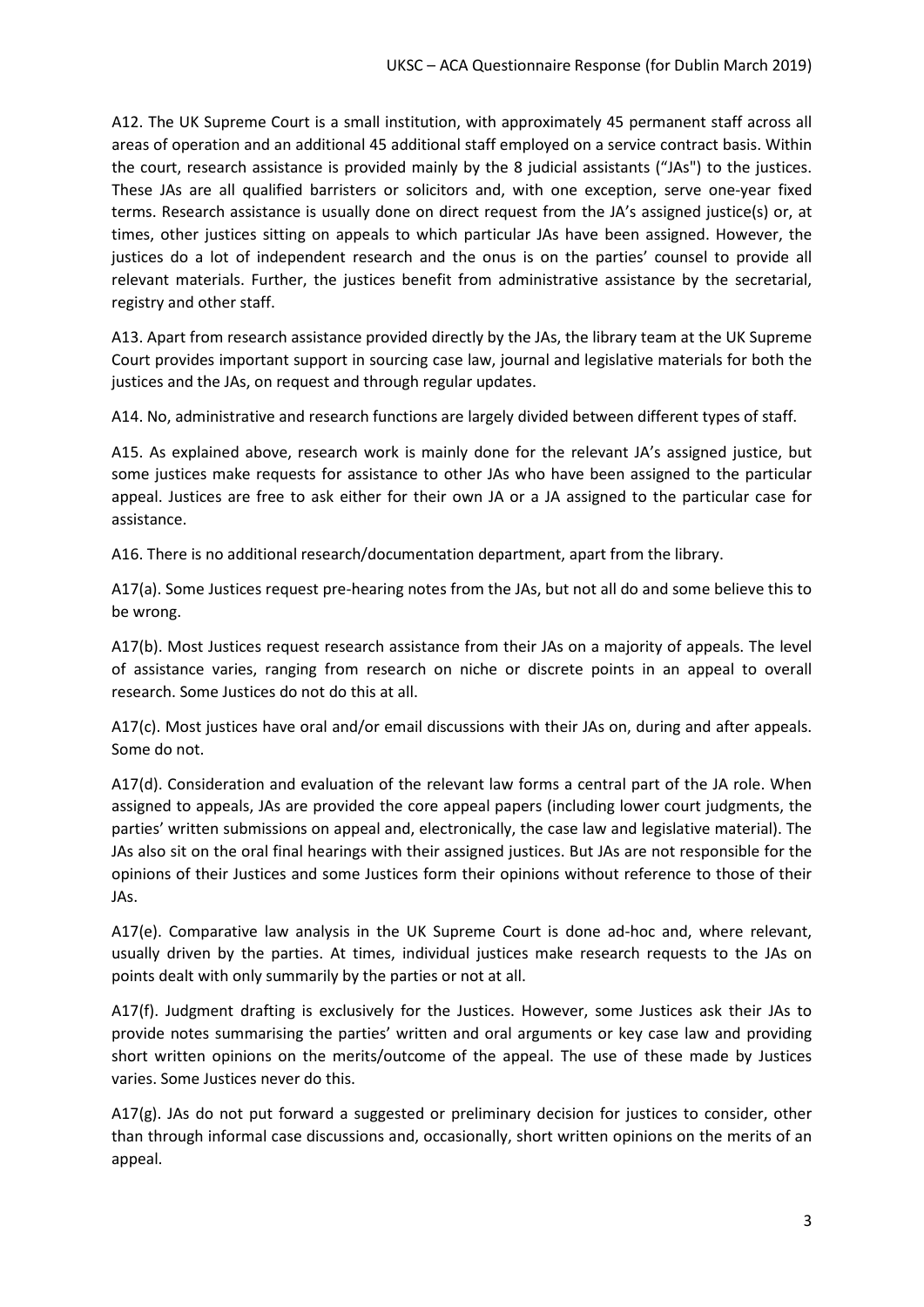A17(h). JAs provide further research assistance and input on judicial lectures by their justices. This forms a substantial part of the JA workload and is also an area that justices spend considerable time on through their own personal research.

## **Section F:**

A18. There is an oral hearing in every appeal.

A19. Not applicable.

A20. As a matter of practice, the assigned Justices on the final appeal panel meet for a short prehearing discussion.

A21. Yes, each case receives a listing suggestion from the permission to appeal panel (setting a time estimate) and there can be further correspondence on this between the court registry and the parties. Time limits for oral submissions are strictly adhered to and enforced by the presiding justice in court.

A22. No. In practice, the Justices adopt a relatively interventionist approach, with a large number of questions for each party's counsel to deal with. However, the hearing times – typically one to two days - are long enough to enable them to develop their case as they see fit.

A23. The parties' written submissions form the broad range of what counsel may address in court. However, the formal limitation comes from: (i) the original pleadings in the action (e.g. particulars of claim/grounds of judicial review, defence, reply, counterclaim); (ii) the relevant notice of appeal (setting out the grounds of appeal and issues in the appeal); and (iii) the terms on which permission to appeal has been granted by the UK Supreme Court. In practice, justices often raise further points given the court's role as a court of final appeal charged with an overarching role.

A24. Occasionally, with the permission of the appeal panel, parties will be allowed to file additional post-hearing written submissions. Permission is usually reserved for new matters that arose in oral argument and were not previously addressed in the parties' written submissions prior to the hearing.

A25. It is highly unlikely that a Justice would be excluded from proceedings based on a legal opinion expressed during an oral hearing giving rise to a perception of bias. The more difficult question is whether a Justice should be recused because of an opinion expressed in an earlier case. The UK Supreme Court has its own "Guide to Judicial Conduct (2009)", which reflects principles laid down in cases including *Porter v Magill* [2002] 2 AC 357 (HL). Further guidance is provided in Part 3 of the 2009 Guide, in particular at paras 3.7-3.16. The main grounds for automatic or discretionary disqualification from a case are family and other personal ties to the parties to the appeal, or a significant personal interest (financial or non-financial) in the outcome of the appeal. The guidance deals with these situations more fully.

## **Section G:**

A26-27. Written submissions for final appeal hearings tend to be in the 30-40 page range (per party), but some are considerably longer. Interveners tend to provide shorter written submissions (10-20 pages). For permission to appeal applications, the grounds of appeal should "normally" be limited to 10 pages (UK Supreme Court Practice Direction 3, rule 3.1.2). In practice, many grounds of appeal at the permission stage exceed this 10-page limit.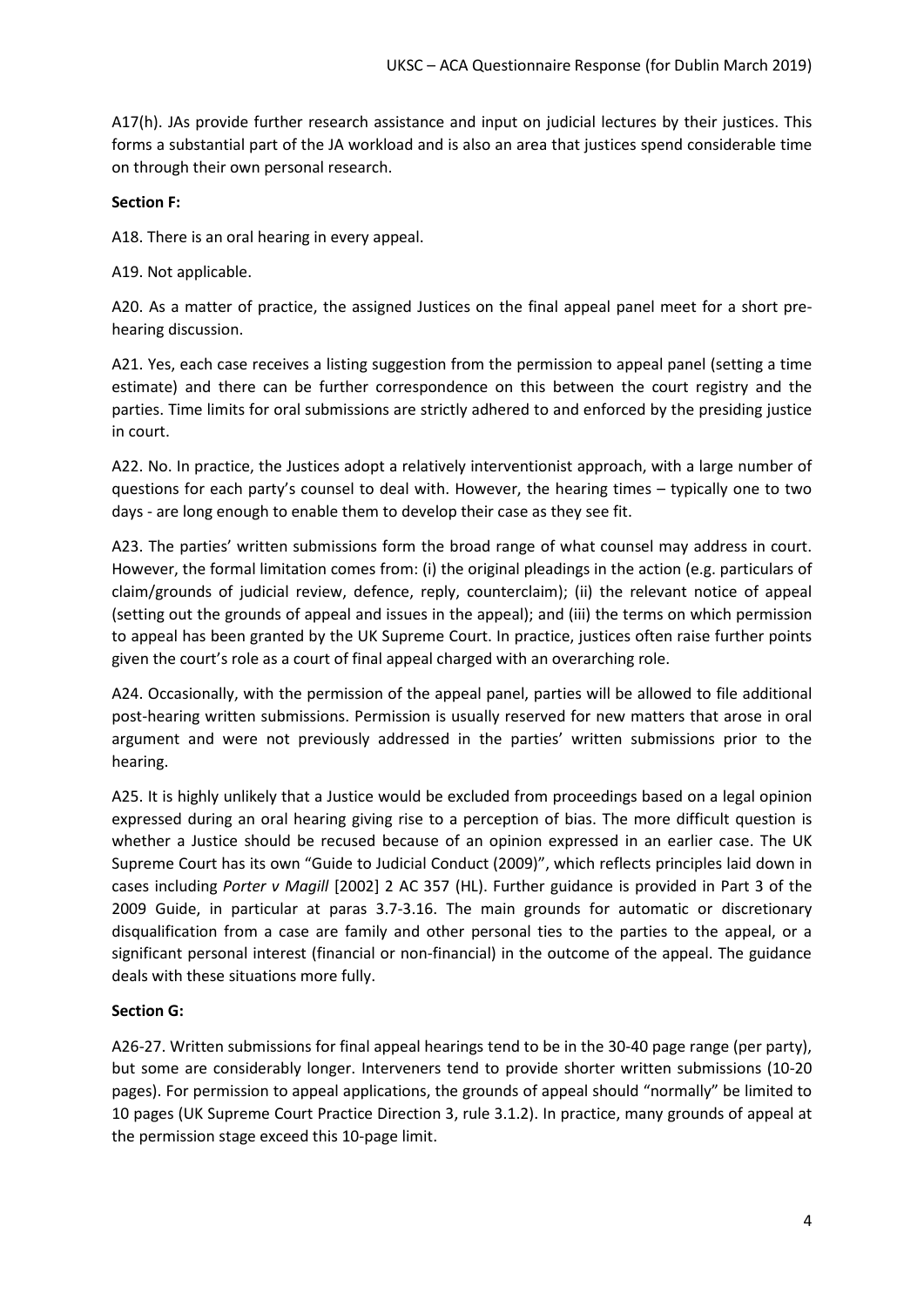\*I note that the numbering of questions on the questionnaire is in error after Q26. I treat "Q20" in Section G as Q27 and proceed with that re-numbering in the remainder of this response.

### **Section H:**

A28. Yes, of course. But caution is needed in private law cases where parties may have their own reasons for not raising a particular point. This does not apply to public law cases, where the court is trying to arrive at the right answer irrespective of the parties' concerns.

A29. See above. The Justices discuss each case after the hearing in a formal structured way – the most junior Justice speaking first, followed by the others in order of seniority. The probable outcome then becomes plain and the lead judgment-writing is assigned accordingly. But everything can change if Justices change their minds. What began as the lead judgment can turn into a dissent and what began as a dissent can turn into the lead judgment. This does not happen often.

A30. No, English is the only official and working language of the court.

A31. See response to Q29 above.

A32. Preferences for particular outcomes are usually communicated in oral discussions or by email, usually after the oral hearing.

A33. Oral hearings are greatly valued by the court and frequently influence the outcome.

A34. Not applicable.

#### **Section I:**

A35. It is open to each individual Justice to deliver a separate judgment. The court tries to achieve a single lead judgment which represents the view of the majority and thus the ratio decidendi of the case. But Justices can add concurring judgements or dissenting judgments. Lead, concurring or dissenting judgments can be sole or joint.

A36. Judgments are usually delivered in the justice's own name, with other justices either agreeing or disagreeing. Occasionally, judgments are written as judgments of the court without specific naming.

A37. The UK Supreme Court's judgments are all handed down in writing, usually accompanied by an explanatory press summary prepared by a JA. The Justice who gave the lead judgment or was the main author of a judgment of the court also provides an oral explanation for the general public (available on YouTube).

A38. Yes, judgments and orders are separate documents.

A39. No, all decisions take the form of orders.

#### **Section J:**

A40-45. There are no mandatory timeframes for decisions of the UK Supreme Court, whether at the permission stage or when disposing of an appeal by way of final hearing and order with judgment.

In practice, on average, it takes approximately 18 months from the filing of the permission to appeal application to final judgment. At the permission stage, Justices usually decide whether to grant or refuse permission on the papers within 12 weeks of filing. Thereafter, depending on the parties' requirements and availability, appeals are heard orally within 9-12 months. Judgment is then usually